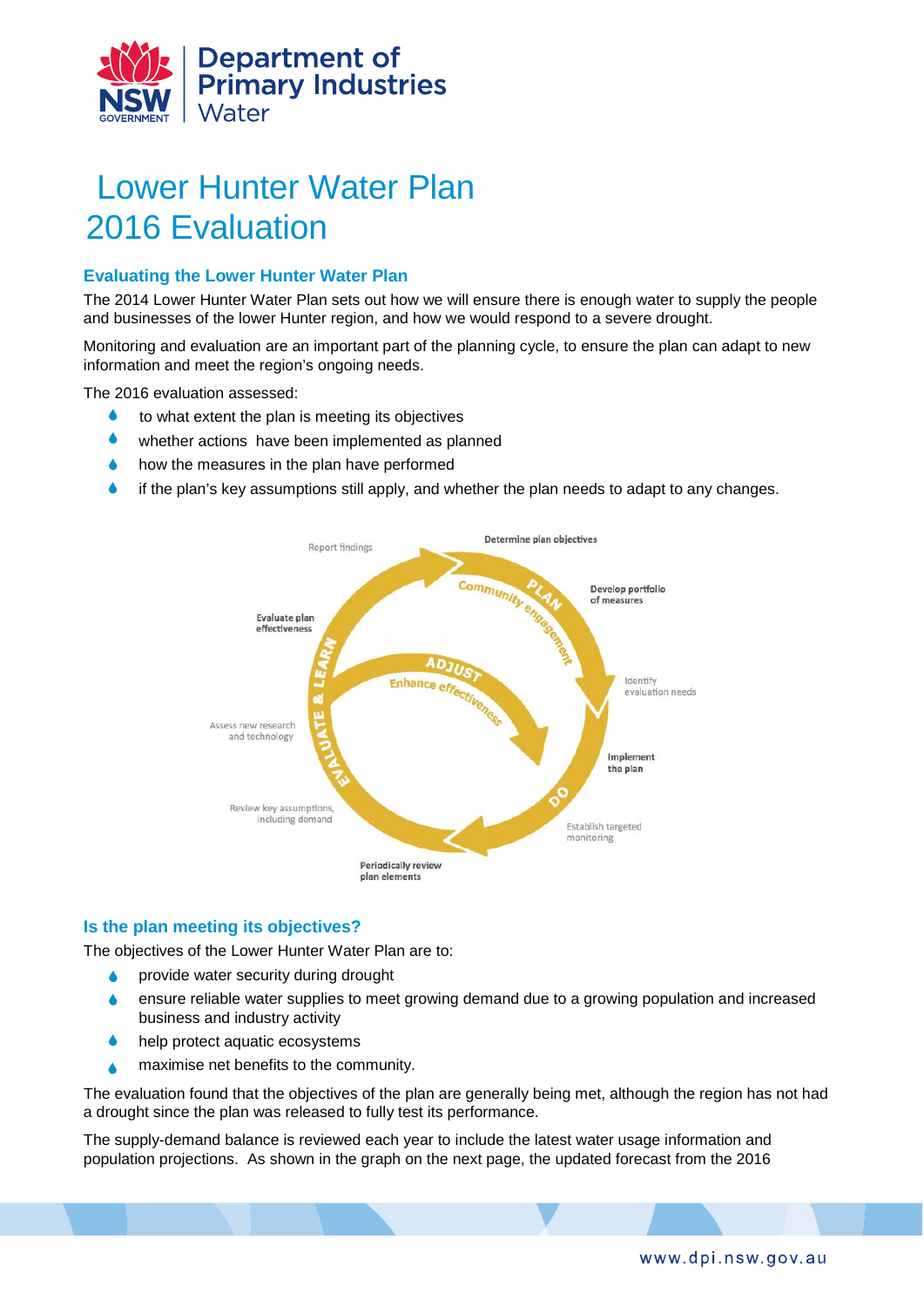evaluation indicates a small increase in demand compared with the forecast when the plan was developed, although the forecast is still within the high and low bounds of the original forecast (shaded in light blue in the graph). The 'yield' of the water supply system (the volume that can be supplied each year on average over the long term) is shown in red, and is currently estimated at 76 billion litres per year. The supply-demand balance indicates there is still enough capacity to meet the region's needs until 2035/36 under typical climate conditions, although some risks to supply were identified in the evaluation (discussed further below).



### **Have the measures in the plan delivered what we expected?**

The ongoing (non-drought) measures in the Lower Hunter Water Plan have generally been effective and met expectations for the supply, saving and substitution of water.

The estimated savings from customer water efficiency measures were slightly higher than forecast, while the savings from loss minimisation measures (including leak detection programs) were less than forecast, although this was mostly due to timing delays.

Since the Kooragang Recycled Water Scheme started operation in late 2014, an extra two billion litres per year of water has been recycled for industrial use, replacing drinking water use. This was less than the forecast of three billion litres per year, due to lower customer demand for recycled water.



### **Is implementation on track?**

Implementing the Lower Hunter Water Plan has achieved the following:

- Water Wise Rules were introduced in July 2014
- the Kooragang Recycled Water Scheme was commissioned in November 2014
- **A** a new model has been developed to optimise inter-regional transfers with the Central Coast
- readiness activities for temporary desalination have been initiated as a contingency measure for severe drought
- investigations have progressed to enable enhanced environmental flow rules for Chichester Dam and Seaham Weir to start in 2017, and a new fishway at Seaham Weir should be completed in 2020.

Most of the implementation actions were delivered on time or are on track. Design and construction of new works to enable more water to be transferred from the Central Coast to the Hunter is slightly behind schedule,